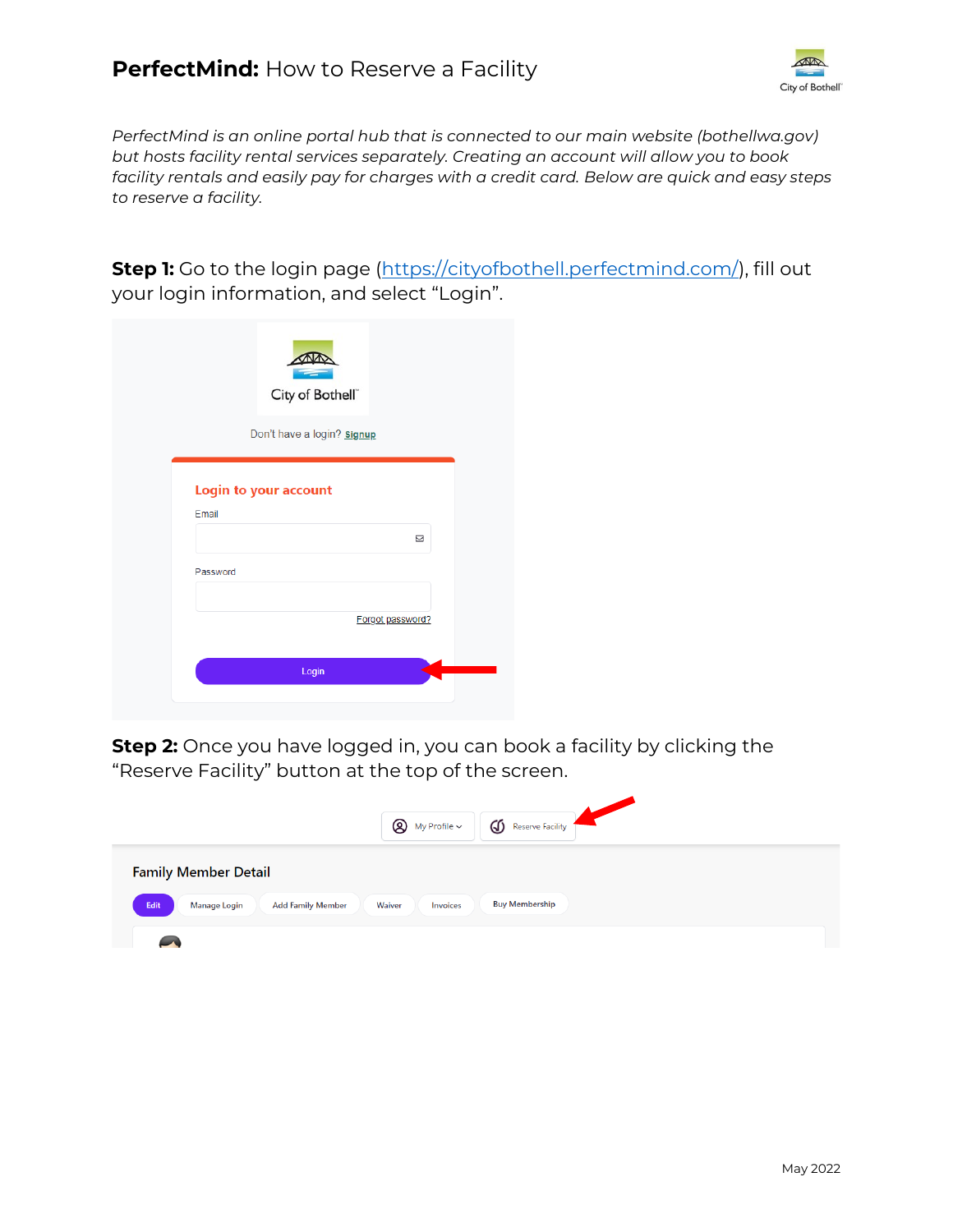

**Step 3:** Select the type of facility you would like to book on the right-hand side of the screen.



**Step 4:** Select the "Choose" button to view more information about each facility, or to begin the booking process for that facility.

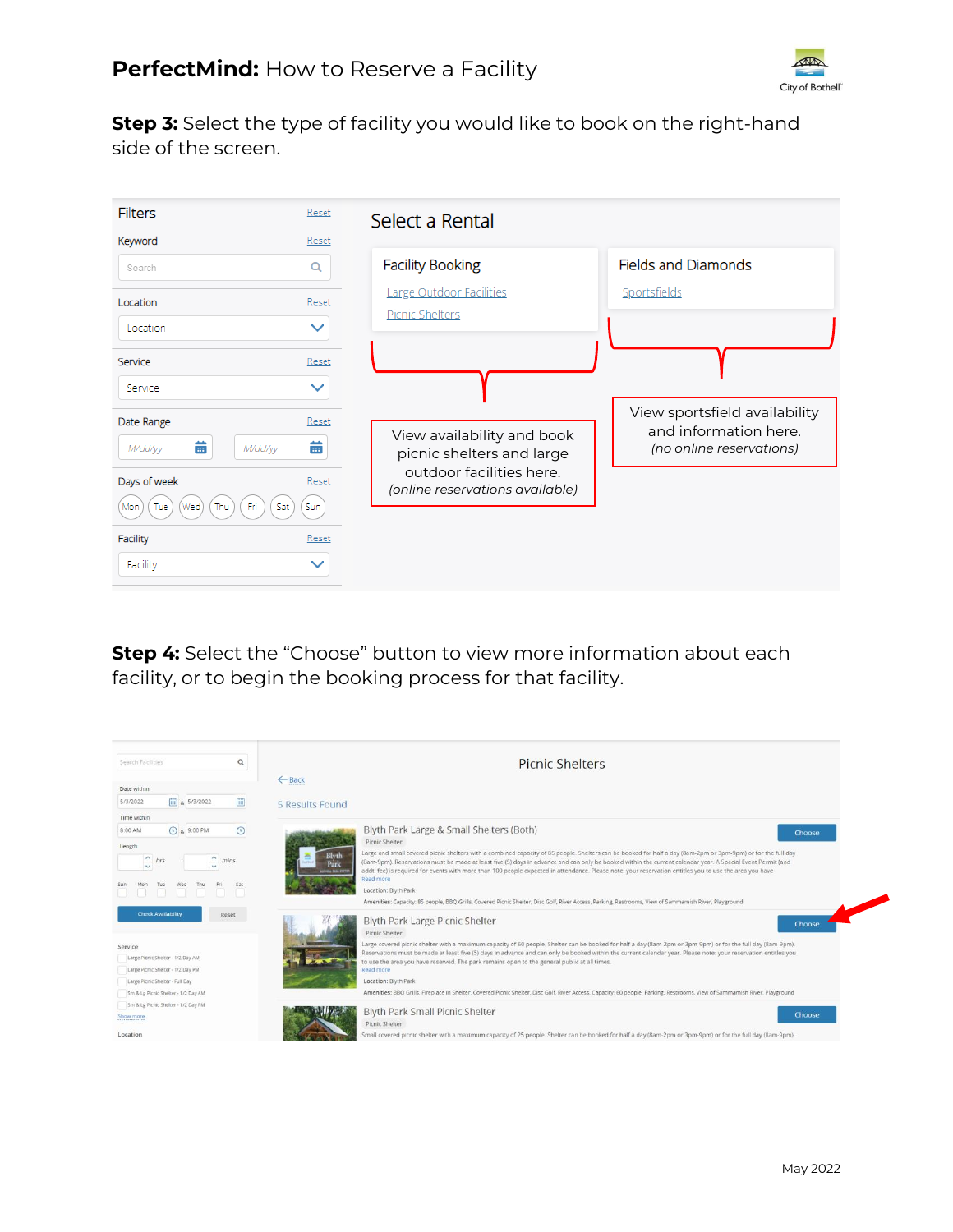

**Step 5:** Information about the chosen facility can be viewed at the top and right-hand side of the screen. To book the chosen facility, follow these steps:

## **1. Activity and Duration**

- a. Choose from these available time slots:
	- i.  $\frac{1}{2}$  Day AM (8:00am-2:00pm)
	- ii. ½ Day PM (3:00pm-9:00pm)
	- iii. Full Day (8:00am-9:00pm)

## **2. Number of People to Attend**

a. Type in the number of people that you expect to be at your event or reservation. Please note that each facility has a maximum capacity, which can be found on the right-hand side of the screen.

## **3. Select an Available Time to Reserve**

- a. Use the calendar feature to view availability and click the word "Reserve" (highlighted in blue) to select that time slot.
	- i. If you selected "1/2 Day AM" under "Activity and Duration", you will only see the word "Reserve" at 8:00am as that is the start time for that time slot. If you selected "1/2 Day PM", you will see the word "Reserve" at 3:00pm. If you selected "Full Day, you will see the word "Reserve" at 8:00am.
	- ii. We require 5 days' notice for Picnic Shelter reservations, and 30 days' notice for Amphitheater reservations. These facilities are not reservable on dates that say "\_ days' notice required".
- b. Once you've selected the start time for your reservation, scroll to the bottom of the screen to review details and select the blue "Reserve" button.

|                         |   | $\leftarrow$ Back<br>Blyth Park Large Picnic Shelter<br><b>Blyth Park</b><br>Large covered picnic shelter with a maximum capacity of 60 people. Shelter can be booked for half a day (8am-2pm or 3pm-9pm) or for the full day (8am-9pm). Reservations must be made at least<br>five (5) days in advance and can only be booked within the current calendar year. Please note: your reservation entitles you to use the area you have reserved. The park remains open to the general<br>public at all times.<br>Activity and duration |                                   |                        |                        |                        |              |                        |              |                                        |                                            |  |  |
|-------------------------|---|--------------------------------------------------------------------------------------------------------------------------------------------------------------------------------------------------------------------------------------------------------------------------------------------------------------------------------------------------------------------------------------------------------------------------------------------------------------------------------------------------------------------------------------|-----------------------------------|------------------------|------------------------|------------------------|--------------|------------------------|--------------|----------------------------------------|--------------------------------------------|--|--|
|                         |   |                                                                                                                                                                                                                                                                                                                                                                                                                                                                                                                                      |                                   |                        |                        |                        |              |                        |              |                                        |                                            |  |  |
|                         |   |                                                                                                                                                                                                                                                                                                                                                                                                                                                                                                                                      |                                   |                        |                        |                        |              |                        |              | <b>Facility Hours</b>                  |                                            |  |  |
|                         |   |                                                                                                                                                                                                                                                                                                                                                                                                                                                                                                                                      | Large Picnic Shelter - 1/2 Day  ~ |                        |                        |                        |              |                        |              | Sunday                                 | 08:00 AM - 09:00 PM                        |  |  |
|                         |   | 6h                                                                                                                                                                                                                                                                                                                                                                                                                                                                                                                                   |                                   |                        |                        |                        |              |                        |              | Monday<br>Tuesday                      | 08:00 AM - 09:00 PM<br>08:00 AM - 09:00 PM |  |  |
|                         |   | Number of people to attend                                                                                                                                                                                                                                                                                                                                                                                                                                                                                                           |                                   |                        |                        |                        |              |                        |              | Wednesday<br>Thursday<br>Friday        | 08:00 AM - 09:00 PM<br>08:00 AM - 09:00 PM |  |  |
| $\mathbf{2}$            |   |                                                                                                                                                                                                                                                                                                                                                                                                                                                                                                                                      |                                   |                        |                        |                        |              |                        |              |                                        | 08:00 AM - 09:00 PM<br>08:00 AM - 09:00 PM |  |  |
|                         | 3 | Select an available time to reserve                                                                                                                                                                                                                                                                                                                                                                                                                                                                                                  |                                   |                        |                        |                        |              |                        |              |                                        |                                            |  |  |
|                         |   |                                                                                                                                                                                                                                                                                                                                                                                                                                                                                                                                      |                                   |                        |                        |                        |              |                        |              |                                        | NonResident - Lg Shelter -                 |  |  |
| $\overline{\mathbf{3}}$ |   | [iii] Jump To Date                                                                                                                                                                                                                                                                                                                                                                                                                                                                                                                   |                                   |                        |                        |                        |              |                        |              | 1/2day - AM                            | \$150,00/6 h<br>No Tax                     |  |  |
|                         |   | $\overline{\phantom{a}}$<br>May 3 - 9, 2022<br>$\rightarrow$                                                                                                                                                                                                                                                                                                                                                                                                                                                                         |                                   |                        |                        |                        |              |                        |              | Resident - Lg Shelter - 1/2day -<br>AM | \$100.00/6 h<br>No Tax                     |  |  |
|                         |   | Time:                                                                                                                                                                                                                                                                                                                                                                                                                                                                                                                                | Tue<br>May 3                      | Wed<br>May 4           | Thu<br>May 5           | Fri<br>May 6           | Sat<br>May 7 | Sun<br>May 8           | Mon<br>May 9 |                                        |                                            |  |  |
|                         |   | 8:00 AM                                                                                                                                                                                                                                                                                                                                                                                                                                                                                                                              |                                   | 5 Days Notice Required | 5 Days Notice Required | 5 Days Notice Required |              | 5 Days Notice Required | Reserve      | <b>Amenities</b>                       |                                            |  |  |
|                         |   | 8:30 AM                                                                                                                                                                                                                                                                                                                                                                                                                                                                                                                              |                                   |                        |                        |                        |              |                        |              | <b>BBQ</b> Grills                      | Capacity: 60 people                        |  |  |
|                         |   | A-AA 43.8                                                                                                                                                                                                                                                                                                                                                                                                                                                                                                                            |                                   |                        |                        |                        |              |                        |              | <b><i>Ca Covered Picnic</i></b>        | <b>Canada</b> Disc Golf                    |  |  |